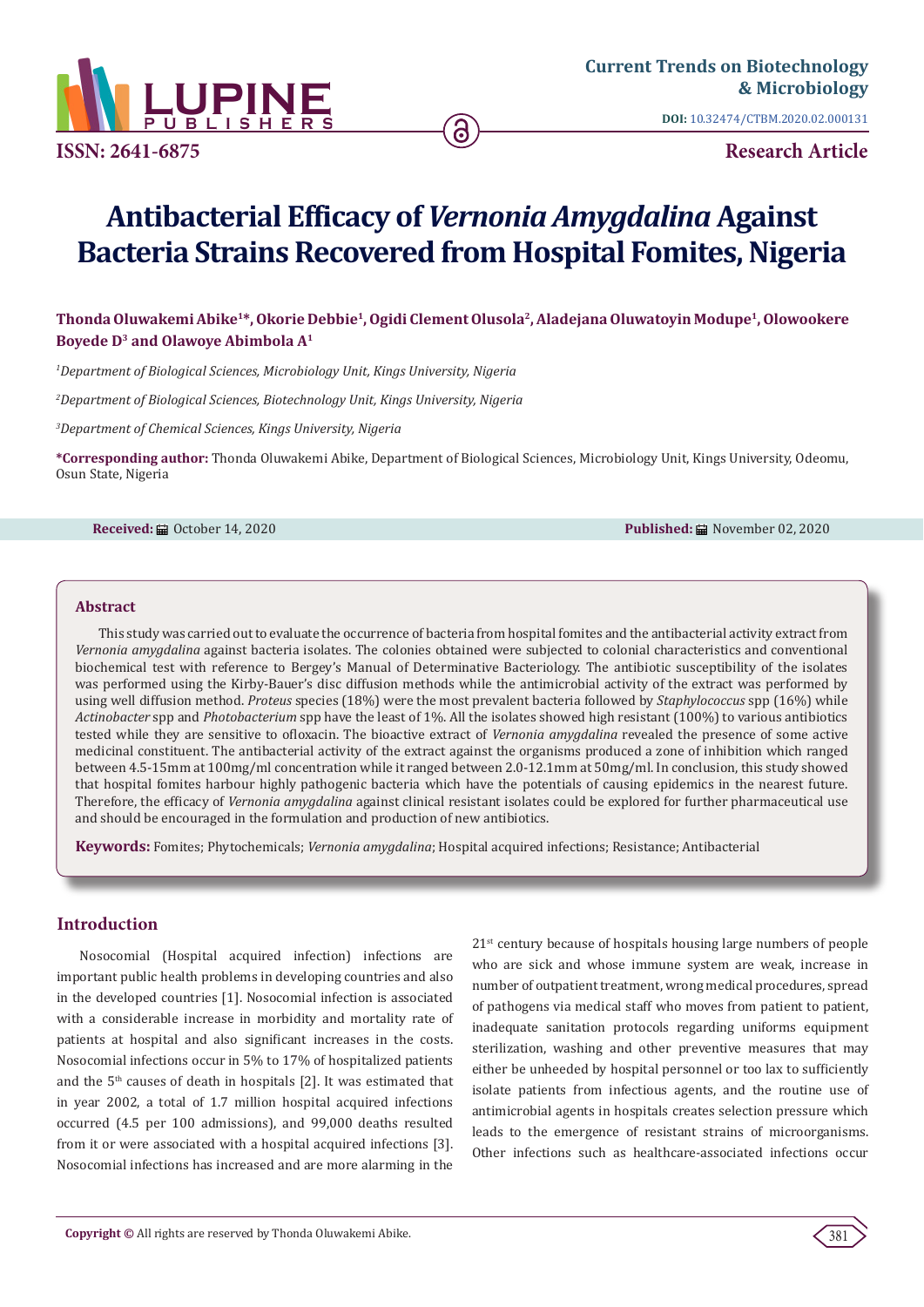in both adult and pediatric patients [4]. Bloodstream infections, followed by pneumonia and urinary tract infections are the most infections in children, urinary tract infections are the most common healthcare associated infections in adults [5]. Hospital acquired infection is the sixth leading cause of death in the United States. One of the most common wards where HAIs occur is the Intensive Care Unit (ICU), where doctors treat serious diseases. About 1 in 10 of the people admitted to the hospital contract Hospital Acquired Infection (HAI). They are also associated with significant morbidity, mortality, and as well as hospital costs [6]. Fomite is any inanimate object which can transfer disease to a new host when contaminated with infectious agents, such as bacteria or viruses. Fomites are associated particularly with Hospital Acquired Infections (HAI), as they are possible routes to transfer pathogens between patients [7].

Scientist and researchers have discovered that smooth (nonporous) surfaces like door knobs transmit bacteria and viruses better than porous materials like paper and money because porous materials (especially fibrous) absorb and trap the contagion, thus making it harder to contract through simple touch. In the hospital, fomites include patient care items such as stethoscopes, thermometers and environmental surfaces such as carpets, beddings, chairs. It has been demonstrated that such items (eg, medical equipment, surfaces) are frequently contaminated with pathogens and can serve as a reservoir or source for multidrugresistant organisms [8]. In hospitals, fomites serve as a reservoir of pathogens being spread from the inanimate environment to an animate (patient) environment through the hands of Health Care Workers (HCW) [9-11]. To reduce morbidity and mortality in hospitals, it is important to identify common fomites associated pathogens in any hospital settings. Because prevention of a disease is to identify what has been transferring the diseases which is the most important factor. Medicinal plants and traditional medicine with antimicrobial activities have been used widely in the West African regions and it is recognized as the primary health care system in many communities due to reasons such as affordability low cost and accessibility. Plants of medicinal important have shown to be effective even where treatments with antibiotics has failed [12]. *Vernonia amygdalina* is a perennial shrub which belongs to the family Asteraceae [13]. *Vernonia amygdalina* is a shrub that grows to 10m tall with petiole leaf of about 6mm in diameter and elliptic in shape and grows throughout tropical Africa and has been domesticated in various parts of West Africa including Nigeria, where it is locally used as vegetable in soups [14]. It is used to treat many ailments including diabetes, malaria, helminth infections, fever [15], promote wound healing [16], and used to treat microbial infections [17].

# **Materials and Methods**

Fomites samples were swabbed from hospitals and health centers in Odeomu regions. The fomites were swabbed with

sterile cotton swabs stick moistened with sterile distilled water. All the samples were transported immediately to the laboratory for processing and analysis. The isolates were identified and characterized based on their cultural, morphological characteristics and biochemical reactions. Kirby-Bauer disc diffusion method was used for antibiotic susceptibility testing. Resistance profiles of the isolates were determined by measuring the diameter of zones of inhibition of each antibiotics and comparing these zones of inhibition with [18] tables of interpretative zones.

#### **Collection of Vernonia amygdalina**

Fresh leaves of bitter leaf were purchased at a local herbal market in Osun State, Nigeria. The leaves were sorted to remove any dead matter and other unwanted particles. The plants were identified and authenticated at Kings University with the voucher specimen number IFE/16885 and Ife herbarium.

#### **Preparation of extract**

Fresh bitter leaves were collected, air dried at room temperature and pulverized with pulse blender/mortar and pestle. 800g of bitter leaf (*Veronica amygdalina*) was weighed using analytical balance and mixed with 3200ml of n-hexane into a container to soak for 3 days for defatting while the temperature was maintained at room temperature. The mixture was filtered using muslin and the filtrate was removed from the solution. 3000ml of methanol was added to concentrate the extract. Defatting adds to the weight of the extract, so it is important to defat the extract to remove fat.

#### **Sterility test of the plant extracts**

The sterility of the extract was tested for by inoculating 1ml of the extract on sterile nutrient agar and incubated at 37°C for 24h. The plates were observed for growth. No growth in the extract after incubation indicated that sterility of extracts.

#### **Phytochemical qualitative analysis**

The plant extracts, methanolic aqueous solutions were assessed for the existence of the phytochemical analysis for major constituents including tannins, saponins, anthraquinones, steroids, terpenoids, flavonoids and glycosides was carried out using standard qualitative methods according to the methods of [19-22].

#### **Test for anthraquinones**

Ten millimeters (10ml) of benzene was added to 6g of Ephedra powder sample in a conical flask and soaked for 10 minutes, it was then filtered. Furthermore, 10ml of 10% ammonia solution was then added to the filtrate and shaken vigorously for 30 secs and pink, violet, or red color indicated the presence of anthraquinones in the ammonia phase.

#### **Test for tannins**

10ml of bromine water was added to 0.5g aqueous extract. Decolouration of bromine water showed the presence of tannins.

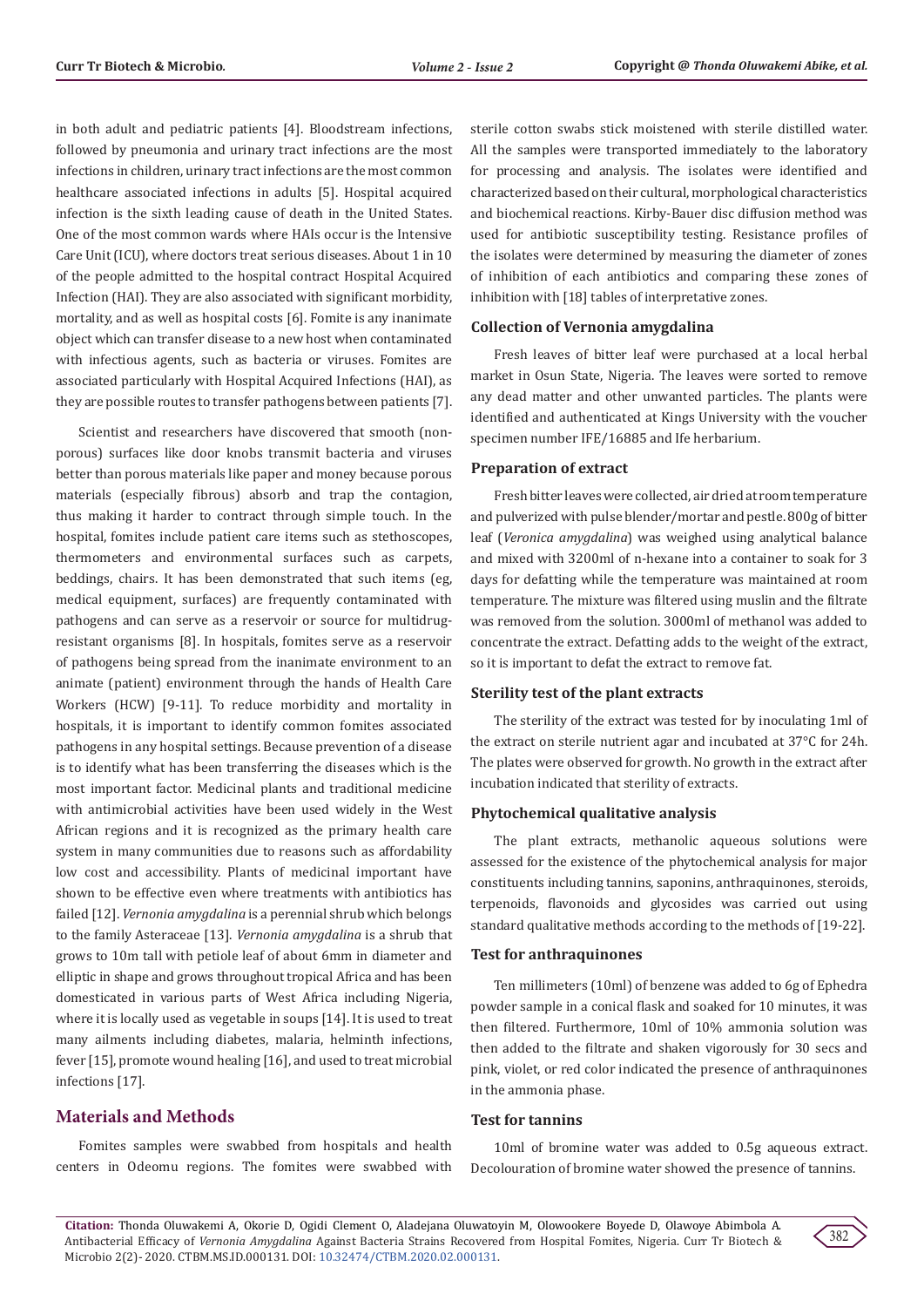# **Test for saponins**

5.0ml of distilled water was mixed with aqueous crude plant extract in a test tube and it was mixed. The frothing was mixed with few drops of olive oil and mixed vigorously, and the foam appearance showed the presence of saponins.

# **Tests for flavonoids**

**Shinoda Test:** Pieces of magnesium ribbon and concentrated HCl were mixed with aqueous crude plant extract for few minutes, after few minutes, appearance of pink color showed the presence of flavonoid.

**Alkaline Reagent Test:** 2ml of 2.0% NaOH mixture was mixed together with aqueous plant crude extract; concentrated yellow colouration was produced, which became colorless after the addition of 2 drops of diluted acid to the mixture. This result indicated the presence of flavonoids.

# **Tests for glycosides**

**Liebermann's Test:** 2.0ml of acetic acid and 2ml of chloroform with whole aqueous plant crude extract was mixed. The mixture was then allowed to cool and  $\rm H_2SO_4$  concentrated was added. Green colour showed the entity of aglycone, steroidal part of glycosides.

**Keller-Kiliani Test:** A solution of glacial acetic acid (4.0ml) with 1 drop of  $2.0\%$  FeCl<sub>3</sub> mixture was mixed with the  $10\text{ml}$ aqueous plant extract and  $1ml H_2SO_4$  concentrated. A brown ring formed between the layers which showed the entity of cardiac steroidal glycosides.

**Salkowski's Test:** 2ml of  $H_2SO_4$  concentrated was added to the whole aqueous plant crude extract. A reddish brown colour formed indicated the presence of steroidal aglycone part of the glycoside.

# **Test for terpenoids**

2.0ml of chloroform was added with 5ml aqueous plant extract and evaporated on the water path and was then boiled with 3ml of  $H<sub>2</sub>SO<sub>4</sub>$  concentrated. A grey colour formed showed the entity of terpenoids.

# **Test for steroids**

 $2<sub>m</sub>$  of chloroform and concentrated  $H<sub>2</sub>SO<sub>4</sub>$  were added with 5ml aqueous plant crude extract. In the lower chloroform layer, red colour appeared indicated the presence of steroids.

# **Antibacterial Assay**

Antibacterial activity of the methanolic extracts was carried out using agar well diffusion method. All isolated organisms were inoculated in normal saline, which was incubated for 18 hours and the concentration of the suspensions was adjusted to 0.5 McFarland standard by using a spectrophotometer. A solution of 100mg/ ml and 50mg/ml of the extract was prepared by dissolving the extract in sterile distilled water, The wells were filled with 0.1ml of the extract containing different concentration and antibiotics (streptomycin) used for control were introduced into the wells. Isolates were then seeded on Mueller Hinton agar plates by using sterilized cotton swabs on the surface. Agar surface was bored by using sterile gel cork borer to make wells (6mm). 100μl of the extract were introduced into separate wells. The standard antibiotic disc was placed on the agar surface as positive control. Plates were incubated at 37°C for 48 hours. The zones of inhibitions were recorded in mm using ruler.

# **Results**

The bacteria identity includes Gram positive organisms (34%) which are *Micrococcus* sp, *Staphylococcus* sp, *Streptococcus* sp, and *Enterococcus* sp, while the organisms recovered for Gram negative (64%) were *Actinobacter* sp, *Pseudomonas aeruginosa*, *Photobacterium* sp and *Vibrio* sp. Other enterobacteria recovered from the samples are *Klebsiella* sp, *Shigella* sp, *Proteus* sp, Salmonella sp*, Escherichia coli* and *Enterobacter* sp. Among the isolated bacteria, *Proteus* sp and *Staphylococcus* sp had the highest frequency of 18% and 16% respectively, followed by *Klebsiella* sp (11%), while *Actinobacter* sp and *Photobacterium* sp were the least. (Figure 1) depicted the distribution of bacteria based on the hospital formites. The highest distribution of bacteria isolates was recovered on chairs (23%) followed by beddings at 23%, taps (22%), tables (13%), doorknob (7%), while wash hand basin and stair rail has 6% respectively. *Proteus* sp and *Serratia* sp was the most prevalence bacteria recovered from chairs with 17% each followed by *Micrococcus* sp and *Enterococcus* sp with 13% each. *Proteus* sp and *Klebsiella* sp has the highest percentage of 25% each and followed by *Staphylococcus* sp with 12% as showed in Figure 2. In this study, all isolates showed high resistance towards Augmentin, cefixime, cefuroxime, nitrofurantoin and ceftazidime (100%). However, they are less resistance to ciprofloxacin (67%) and gentamicin (29%), while they are susceptible to ofloxacin Table 1. Among the total isolates, Multiple Antibiotic Resistance (MAR) was recorded in all of the bacterial isolates. Fifty-one percent (51%) of the isolates showed MAR pattern for six antibiotics while 25% showed MAR pattern to seven antibiotics. The multi-resistance patterns displayed by the isolates were shown in (Table 2).

**Table 1:** Antibiotic resistance profile of bacteria isolated from fomites.

| <b>Antibiotics</b> | <b>Resistant Isolates (%)</b> |
|--------------------|-------------------------------|
| Ceftazidime        | 100                           |
| Cefuroxime         | 100                           |
| Gentamicin         | 29                            |
| Cefixime           | 100                           |
| Ofloxacin          | 0                             |
| Augmentin          | 100                           |
| Nitrofurantoin     | 100                           |
| Ciprofloxacin      | 67                            |

**Citation:** Thonda Oluwakemi A, Okorie D, Ogidi Clement O, Aladejana Oluwatoyin M, Olowookere Boyede D, Olawoye Abimbola A. Antibacterial Efficacy of *Vernonia Amygdalina* Against Bacteria Strains Recovered from Hospital Fomites, Nigeria. Curr Tr Biotech & Microbio 2(2)- 2020. CTBM.MS.ID.000131. DOI: [10.32474/CTBM.2020.02.000131](http://dx.doi.org/10.32474/CTBM.2020.02.000131).

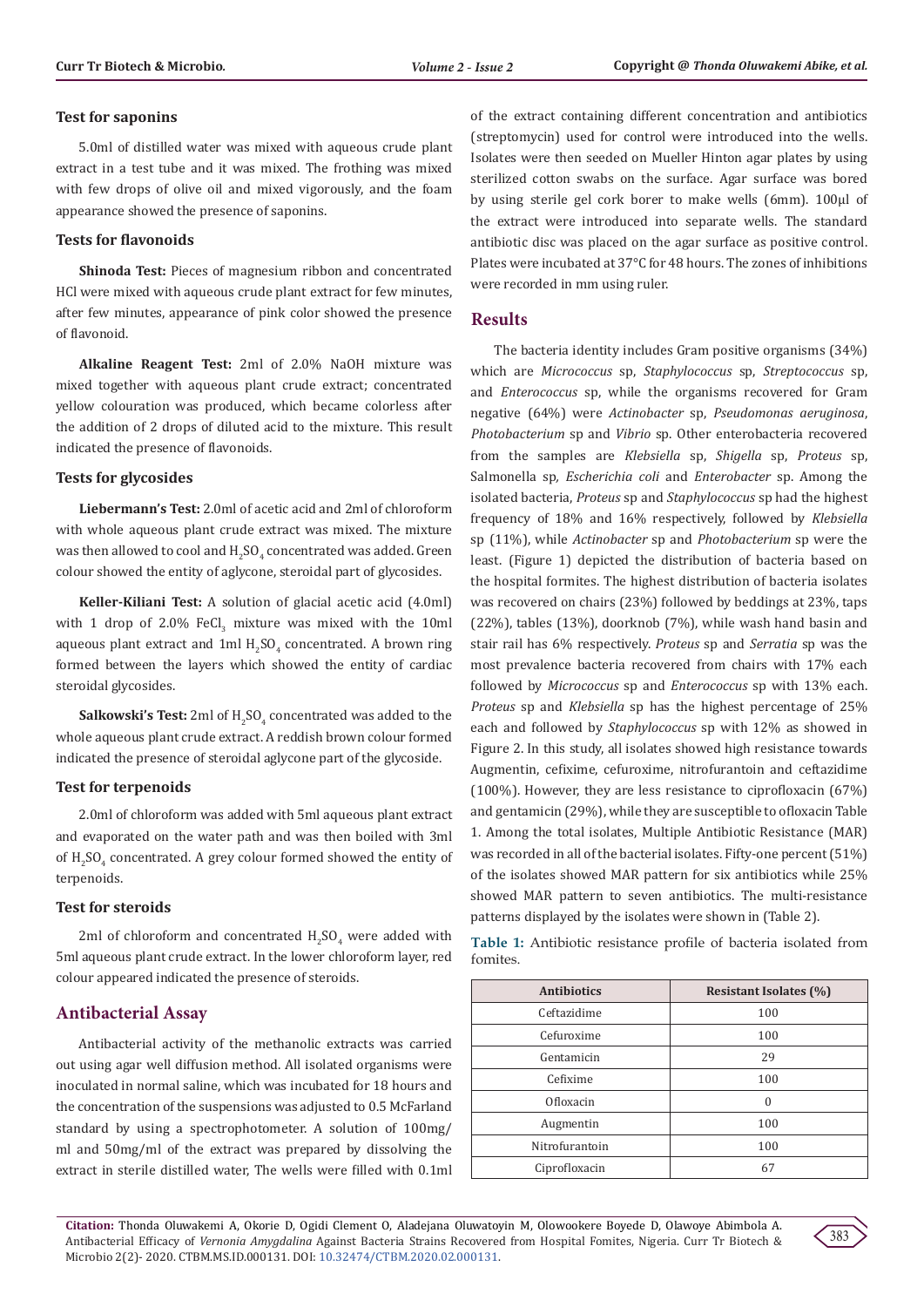**Table 2:** Multiple Antibiotic Resistance (MAR) profile among bacteria isolates.

| <b>No of Antibiotic</b> | <b>MAR</b> pattern                | Frequency $(\% )$ |
|-------------------------|-----------------------------------|-------------------|
|                         | Caz, Crx, Cxm, Aug, Nit           | 13                |
|                         | Caz, Crx, Cxm, Aug, Nit, Cpr      | 51                |
| 6                       | Caz, Crx, Gen, Cxm, Aug, Nit      |                   |
|                         | Caz, Crx, Cxm, Aug, Gen, Cpr,     | 4                 |
|                         | Caz, Crx, Cxm, Gen, Aug, Nit, Cpr | 25                |

**Keys:** Caz- Ceftazidime, Crx- Cefuroxime, Cxm- Cefixime, Aug- Augmentin, Gen- Gentamicin, Nit- Nitrofurantoin, Cpr-Ciprofloxacin.



**Figure 1:** Distribution of isolates according to different hospital fomites.

**Keys:** WH-Wash Hand basins, TB: Tables, CH: Chairs, DK: Doorknobs, RL: Stair Rails TP: Tap, BD: Beddings.



**Figure 2:** Percentage distribution of bacteria isolates on chairs.

The susceptibility of bacteria isolates to antibiotics is depicted in Figure 3. It was shown that ofloxacin was 100% susceptible. Bacteria isolates were most sensitive to ofloxacin while gentamicin and ciprofloxacin was 47% and 37% respectively, whereas isolate were totally resistant to ceftazidime, cefuroxime, Augmentin and nitrofurantoin. Table 3 represented the various phytochemical constituents present in the *Vernonia amygdalina* methanolic extract. The phytochemical screening of *V. amygdalina* revealed the presence of medicinally active constituent such as alkaloid, saponin, tannins, glycosides, flavonoid, and anthraquinone while

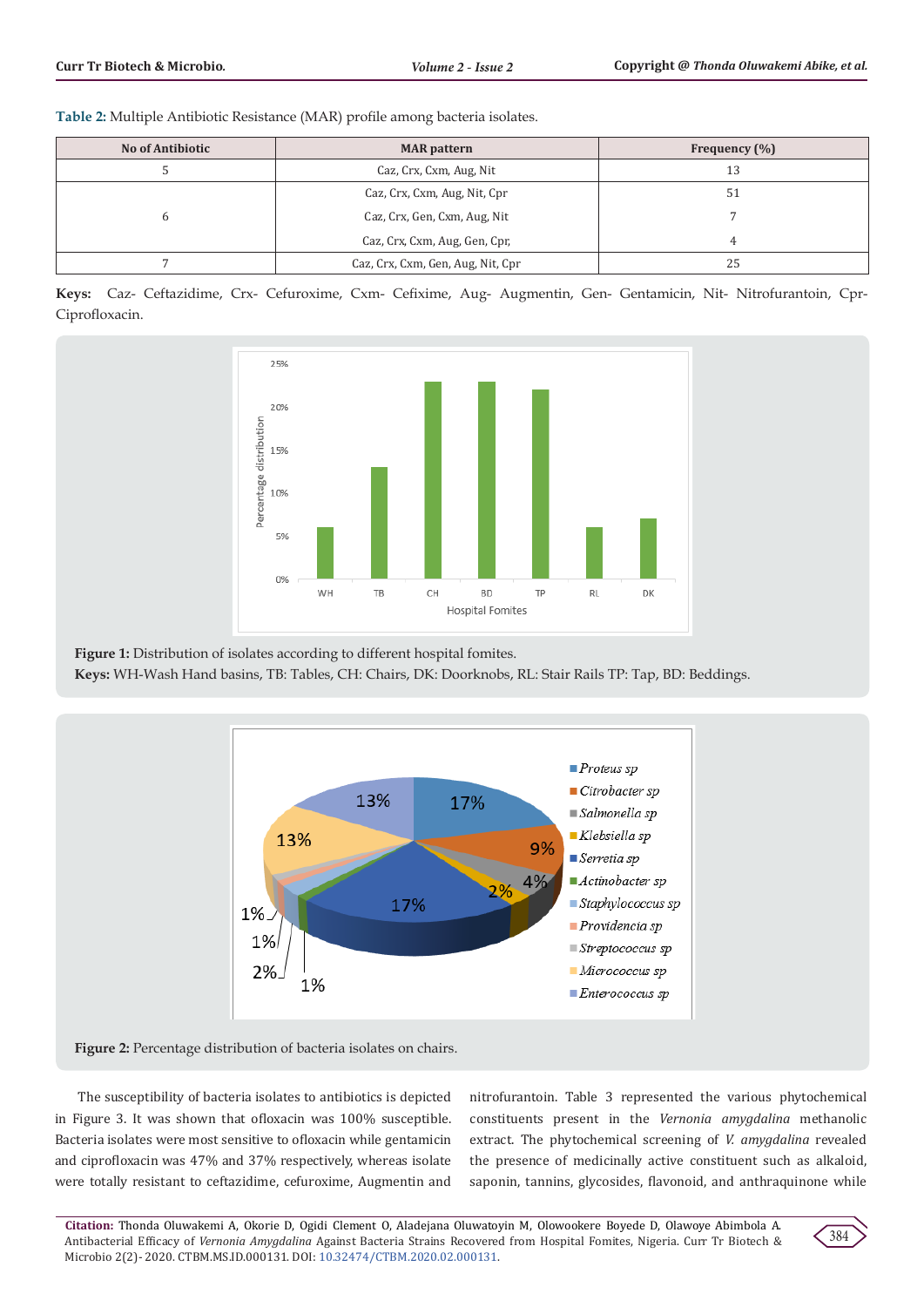phlobatannins and terpenoids are absent. The zone of inhibition formed by the extracts against the bacterial strains on Muller Hinton agar is depicted in Figure 4. Among the varying concentration of the extracts, higher concentration exhibited maximum antibacterial activity against the clinical isolates. The antibacterial activity of the extract against the organisms produced a zone of inhibition

which ranged between 4.5-15mm at 100mg/ml concentration while it ranged between 2.0-12.1mm. Similarly, the extract showed no activity on both *Salmonella* sp and *Pseudomonas* sp at 100mg/ ml. Thus, antibacterial activity was expressed at varying degrees with the increase in concentration. Higher concentration of the leaf extract showed highest antibacterial activity.



**Figure 3:** Susceptibility of bacteria isolates to antibiotics.

**Keys:** Caz- Ceftazidime, Crx- Cefuroxime, Cxm- Cefixime, Aug- Augmentin, Gen- Gentamicin, Nit- Nitrofurantoin, Cpr-Ciprofloxacin.



**Figure 4:** Antibacterial activity of *Vernonia amygdalina* methanolic extract against pathogenic organisms.

**Table 3:** Phytochemical analysis of *Vernonia amygdalina* methanolic extract

| Phytochemicals   | Methanolic extracts of <i>V. amygdalina</i> |
|------------------|---------------------------------------------|
| <b>Alkaloids</b> | $^{++}$                                     |
| Saponins         | $^{++}$                                     |
| Tannins          | $^{++}$                                     |

**Citation:** Thonda Oluwakemi A, Okorie D, Ogidi Clement O, Aladejana Oluwatoyin M, Olowookere Boyede D, Olawoye Abimbola A. Antibacterial Efficacy of *Vernonia Amygdalina* Against Bacteria Strains Recovered from Hospital Fomites, Nigeria. Curr Tr Biotech & Microbio 2(2)- 2020. CTBM.MS.ID.000131. DOI: [10.32474/CTBM.2020.02.000131](http://dx.doi.org/10.32474/CTBM.2020.02.000131).

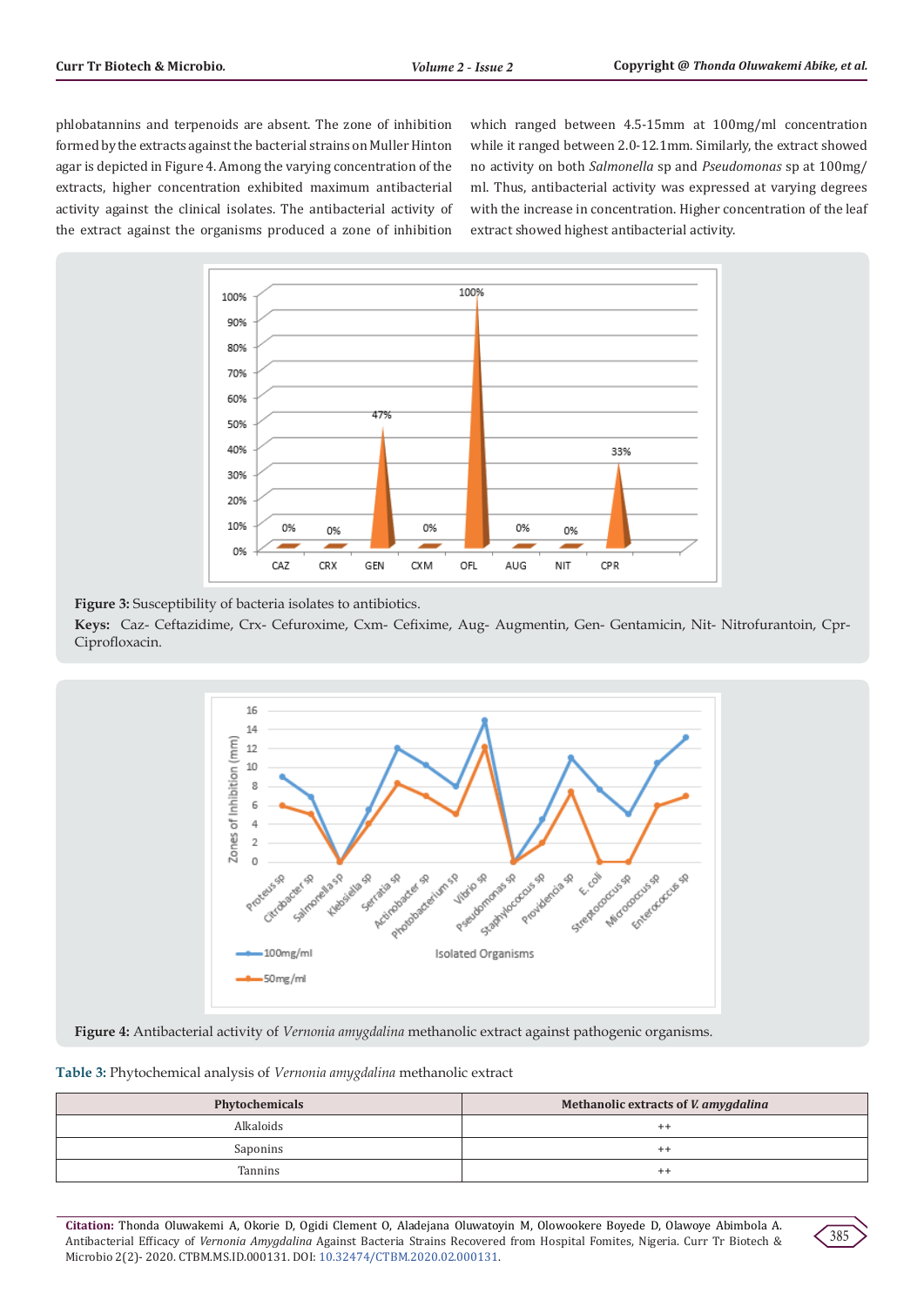| Phlobatannins  | $- -$   |
|----------------|---------|
| Anthraquinones | $^{++}$ |
| Flavonoids     | $^{++}$ |
| Terpenoids     | $- -$   |
| Glycosides     | $^{++}$ |

Keys: ++: present, -- : Absent

# **Discussion**

Fomites should be regarded as a possible source of nosocomial infections or hospital acquired infections since they are bacteria from objects in the hospitals. The presence of *Enterobacteriaceae* in hospital fomites shows unhygienic practices of hospital management. In this study, *Proteus* sp and *Staphylococcus* sp were the most predominant isolates with 23% each. This study corroborated the study of [23] who investigated that hospital ward surfaces in Brazil and about 40% of tested surfaces were found to be contaminated with *Staphylococcus aureus*. An observation was also reported by [24] where about 23% of specimens were contaminated with *S. aureus*. Ulger F [25] showed that health care workers' hands and mobile phones were contaminated with numerous types of microorganisms. Hospital fomites have been found to harbour disease causing microbes and are easily transmitted through hand contact or body contact with these fomites and from one person to another. Isolation of such enterobacteria is highly suggestive of faecal contamination, poor personal hygiene and most especially poor hand washing practices amongst health workers and patients [26]. Fomites are involved in the transmission of pathogens in health care environments [27]. In Nigeria, *Staphylococcus* sp have been reported to have the highest prevalence value of 30.2% and 28.4% in [28]. The results from this study established that bacteria were associated with fomites and this agrees with the findings [29]. It can be deduced from this study that various inanimate objects called fomites harbour various strains of bacteria which may be pathogenic even in the hospital environment. These pathogenic microorganism may cause hospital acquired infections in patients in the hospital or health care center. Kramer A [10] concluded in their study that the common nosocomial pathogens may survive well or persist on surfaces for months and can therefore be a continuous source of transmission from time to time if no regular prevention, surface disinfection is performed. Microorganisms found in fomites and surfaces in this study if transferred via any media and ingested or inhaled by humans could cause severe health problems.

All the isolates were highly resistant to cefixime, cefuroxime, ceftazidime, and Augmentin (100%). The antibiotic resistance of the isolated bacteria maybe due to indiscriminate use (overuse, misuse, prolonged use, self-medication) of antibiotics in humans who generally do not complete the dose of antibiotics prescribed by physician. The results of this study are in accordance with the

findings of [30] who isolated Methicillin-resistant and Methicillinsensitive *S. aureus*, *E. coli*, *K. pneumoniae*, *Acinetobacter*, *E. faecalis* and *P. aeruginosa*. Higher rate of antibacterial resistance in the isolates may have a major implication for human health. Mutations and other various factors may have aided these organisms to mount resistance towards commonly used antibiotics which has make and rendered treatment of infectious diseases inefficient. Ofloxacin were the most effective antibiotics in the study with 43.65%. On the contrary, all the microorganisms were resistance to ceftazidime, cefuroxime and amoxicillin. Medicinal plants are potent source of human health due to availability and the presence of active phytochemical compounds responsible for its various pharmacological activities. In this study *V. amygdalina* extract showed the presence of some compounds which are rich in those constituents. The phytochemical screening of the extracts showed variation in their phytochemical constituents with the presence and or absence of some components. The presence of glycosides, alkaloids, and flavonoids were believed to exhibit the antibiotic properties of *V. amygdalina* leaves and confirmed their antimicrobial efficacy against selected pathogens. This study suggested that plants phytochemical constituents that can either inhibit the growth of pathogens or kill them be considered as potential candidates for developing new antimicrobial drugs. The presence of flavonoids had been reported to be associated with the naturally occurring phenolic compounds that possess antioxidant properties in the human diet [31,32]. In various studies, the presence of terpenoids and steroids in *V. amygdalina* possess different biological activities which include anti-diabetes, anti-inflammatory, anticancer, antibacterial, analgesic, hepatoprotective, and antioxidant [33-35]. Tannins been useful for the prevention of cancer as well as treatment of inflamed or ulcerated tissues [36]. The presence of alkaloids could be well correlated with antimicrobial activities. Thus, this plant species has many medicinal uses. Most alkaloids have a strong bitter taste and are very toxic and because of the bitterness they are used by plant to defend themselves against herbivory and attacks by microbial pathogens and invertebrate pests [37]. Saponins as a class of natural products are involved in complexation with cholesterol to form pores in cell membrane bilayers [38,39] and as such may be used as anti-cholesterol agents or cholesterol lowering agent. The antibacterial activity of *V. amygdalina* was expressed at varying degrees with the increase in concentration. The high concentration of the leaf extract showed highest antibacterial activity.

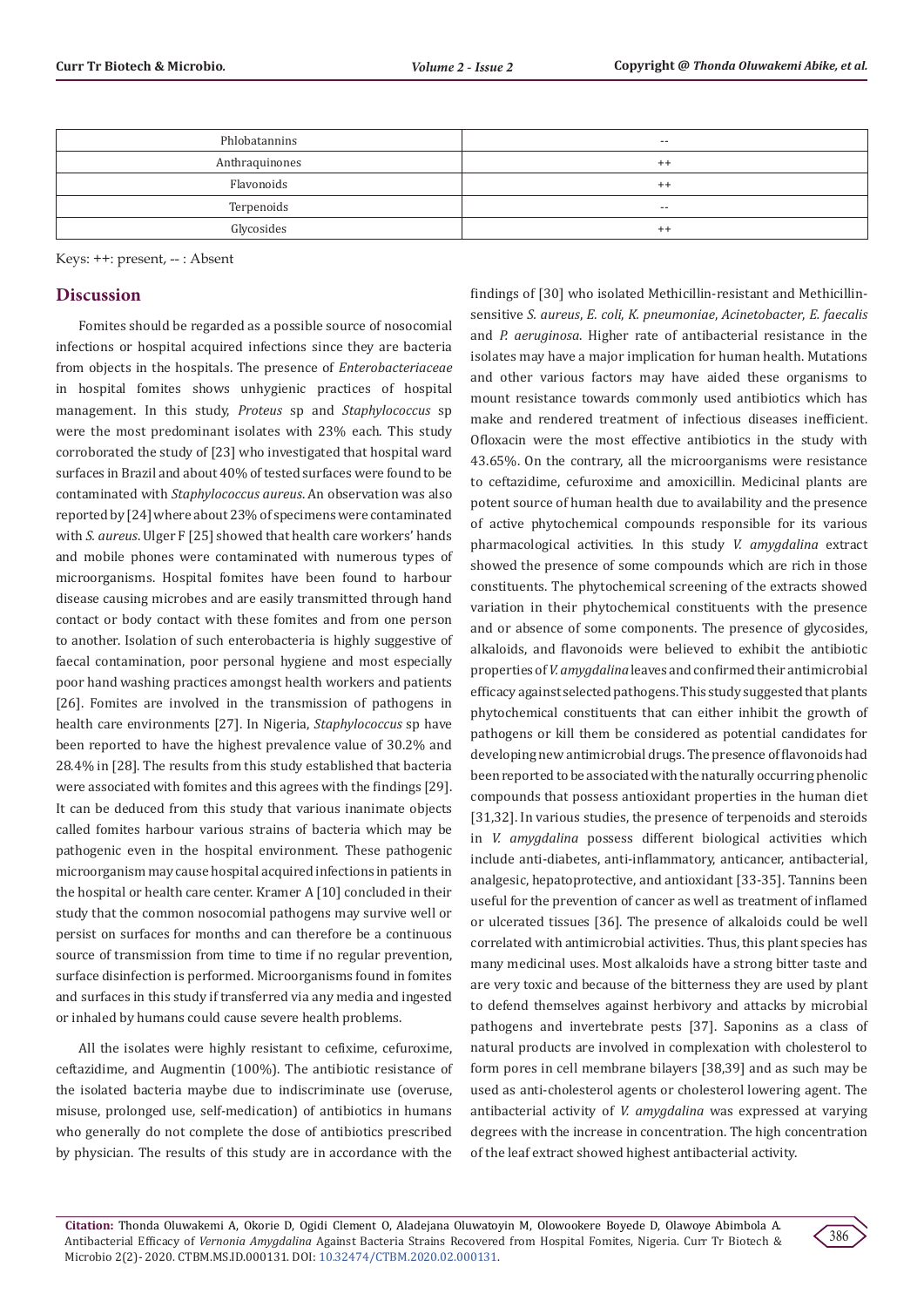# **Conclusion**

This study investigated the occurrence of pathogens in hospital fomites and the efficacy of *V. amygdalina* against the multidrug resistant isolates. This study concluded that frequently used fomites harbored highly pathogenic bacteria, which have the potential of causing epidemics in the nearest future. Because of huge emergence of multi-drug resistant bacteria, it is an urgent need to discover new therapeutics that would be effective against this strains, therefore *V. amygdalina* can be considered as potential candidates for developing new antimicrobial drugs and as antibacterial agents that can be used to prevent enteric diseases. Finally, it could be concluded that the susceptibility of these pathogens to ofloxacin and ciprofloxacin will help the clinicians in the better management of hospital acquired infections.

#### **References**

- 1. [Celik N, Inci A, Denk E, Sevim D, Yasar M \(2005\) Prevalence of Hospital](http://firattipdergisi.com/pdf/pdf_FTD_271.pdf)  [acquired infections in Anesthesiology intensive care unit. Fırat Tip](http://firattipdergisi.com/pdf/pdf_FTD_271.pdf)  [Dergisi 10\(3\): 132-135.](http://firattipdergisi.com/pdf/pdf_FTD_271.pdf)
- 2. Qyli Z (2017) Prevalence of potential nosocomial pathogens isolated from environments of regional infections due to Gram negative bacteria. The New England Journal of Medicine (3): 171.
- 3. [Anton YP, David CH \(2010\) Hospital Acquired infections due to Gram](https://pubmed.ncbi.nlm.nih.gov/20463340/)  [negative bacteria. The New England Journal of Medicine 362\(19\): 1804-](https://pubmed.ncbi.nlm.nih.gov/20463340/) [1813.](https://pubmed.ncbi.nlm.nih.gov/20463340/)
- 4. Haidee TC (2016) Hospital acquired infection. Med scape.
- 5. [Grohskopf LA, Sinkowitz RL, Garrett DO, Sohn AH, Levine GL, et al.](https://pubmed.ncbi.nlm.nih.gov/12006957/)  [\(2002\) A national point-prevalence survey of pediatric intensive care](https://pubmed.ncbi.nlm.nih.gov/12006957/)  [unit acquired infections in the United States. Nigerian medical journal:](https://pubmed.ncbi.nlm.nih.gov/12006957/)  [Journal of Nigerian medical association 140\(4\): 432-438.](https://pubmed.ncbi.nlm.nih.gov/12006957/)
- 6. Graham R (2016) What Are Nosocomial Infections?
- 7. [Abad FX, Pinto RM, Bosch A \(1994\) Survival of enteric viruses on](https://www.ncbi.nlm.nih.gov/pmc/articles/PMC201876/)  [environmental fomites. Applied and Environmental Microbiology](https://www.ncbi.nlm.nih.gov/pmc/articles/PMC201876/)  [60\(10\): 3704-3710.](https://www.ncbi.nlm.nih.gov/pmc/articles/PMC201876/)
- 8. [Kanamori H, Rutala WA, Weber DJ \(2017\) The Role of Patient Care](https://www.researchgate.net/publication/317016528_The_Role_of_Patient_Care_Items_as_a_Fomite_in_Healthcare-Associated_Outbreaks_and_Infection_Prevention)  [Items as a Fomite in Healthcare Associated Outbreaks and Infection](https://www.researchgate.net/publication/317016528_The_Role_of_Patient_Care_Items_as_a_Fomite_in_Healthcare-Associated_Outbreaks_and_Infection_Prevention)  [Prevention. Clinical Infectious Diseases 65\(8\): 1412-1419.](https://www.researchgate.net/publication/317016528_The_Role_of_Patient_Care_Items_as_a_Fomite_in_Healthcare-Associated_Outbreaks_and_Infection_Prevention)
- 9. [Bhalla A, Pultz NJ, Gries DM, Ray AJ, Eckstein EC, et al. \(2004\) Acquisition](https://pubmed.ncbi.nlm.nih.gov/14994944/)  [of nosocomial pathogens on hands after contact with environmental](https://pubmed.ncbi.nlm.nih.gov/14994944/)  [surfaces near hospitalized patients. Infect Control Hosp Epidemiol](https://pubmed.ncbi.nlm.nih.gov/14994944/)  [25\(2\): 164-167.](https://pubmed.ncbi.nlm.nih.gov/14994944/)
- 10. [Kramer A, Schwebke I, Kampf G \(2006\) How long do nosocomial](https://pubmed.ncbi.nlm.nih.gov/16914034/)  [pathogens persist on inanimate surfaces? A systematic review. BMC](https://pubmed.ncbi.nlm.nih.gov/16914034/)  [Infect Dis 6: 130.](https://pubmed.ncbi.nlm.nih.gov/16914034/)
- 11. [Ikeh EI, Isamade ES \(2011\) Bacterial flora of fomites in a Nigerian multi](https://academic.oup.com/labmed/article/42/7/411/2657677)[disciplinary intensive care unit. Lab. Med 42\(7\): 411-413.](https://academic.oup.com/labmed/article/42/7/411/2657677)
- 12. [Oshim IO, Desmond CO, Anyi R, Nwobu U, Ezugwu UM, et al. \(2016\)](https://www.researchgate.net/publication/304625659_Kinetics_of_Minimum_Inhibitory_Concentration_Minimum_Bactericidal_Concentration_and_Minimum_Fungicidal_Concentration_of_Vernonia_amygdalina_Bitter_leaf_on_Microorganisms_Isolated_from_Wound_Infections)  [Kinetics of minimum inhibitory concentration, minimum bactericidal](https://www.researchgate.net/publication/304625659_Kinetics_of_Minimum_Inhibitory_Concentration_Minimum_Bactericidal_Concentration_and_Minimum_Fungicidal_Concentration_of_Vernonia_amygdalina_Bitter_leaf_on_Microorganisms_Isolated_from_Wound_Infections)  [concentration and minimum fungicidal concentration of](https://www.researchgate.net/publication/304625659_Kinetics_of_Minimum_Inhibitory_Concentration_Minimum_Bactericidal_Concentration_and_Minimum_Fungicidal_Concentration_of_Vernonia_amygdalina_Bitter_leaf_on_Microorganisms_Isolated_from_Wound_Infections) *Vernonia amygdalina* [\(Bitter leaf\) on microorganisms isolated from wound](https://www.researchgate.net/publication/304625659_Kinetics_of_Minimum_Inhibitory_Concentration_Minimum_Bactericidal_Concentration_and_Minimum_Fungicidal_Concentration_of_Vernonia_amygdalina_Bitter_leaf_on_Microorganisms_Isolated_from_Wound_Infections)  [infections. International Journal of Surgical Research 5: 8-14.](https://www.researchgate.net/publication/304625659_Kinetics_of_Minimum_Inhibitory_Concentration_Minimum_Bactericidal_Concentration_and_Minimum_Fungicidal_Concentration_of_Vernonia_amygdalina_Bitter_leaf_on_Microorganisms_Isolated_from_Wound_Infections)
- 13. [Gashe F, Zeleke G \(2017\) Antimicrobial activities of](https://scialert.net/abstract/?doi=rjmp.2017.142.147) *Vernonia amygdalina* Del and *Prunus africana* [extracts against multidrug resistant clinical](https://scialert.net/abstract/?doi=rjmp.2017.142.147)  [strains. Research Journal of Medicinal Plants 11: 142-147.](https://scialert.net/abstract/?doi=rjmp.2017.142.147)
- 14. [Etim KH, Ofor SE, Mandor UA, Ogar M \(2012\) Evaluation of the](https://www.semanticscholar.org/paper/Evaluation-of-the-antibacterial-potential-of-on-in-E.-Etim/dd861a497170e2884b9ccc0438b813bee21f5f70)  antibacterial potential of *Vernonia amygdalina* on foodborne pathogens

[isolated from kunu sold in Calabar, Nigeria. Journal of Microbiology and](https://www.semanticscholar.org/paper/Evaluation-of-the-antibacterial-potential-of-on-in-E.-Etim/dd861a497170e2884b9ccc0438b813bee21f5f70) [Biotechnology Research 2: 778-782.](https://www.semanticscholar.org/paper/Evaluation-of-the-antibacterial-potential-of-on-in-E.-Etim/dd861a497170e2884b9ccc0438b813bee21f5f70)

- 15. Magadula JJ, Erasto P (2009) Bioactive natural products derived from the East African flora. Natural Product Reports 26: 1535-1554.
- 16. [Adetutu A, Morgan WA, Corcoran O \(2011\) Ethnopharmacological](https://pubmed.ncbi.nlm.nih.gov/21501678/) [survey and in vitro evaluation of wound-healing plants used in South](https://pubmed.ncbi.nlm.nih.gov/21501678/)[western Nigeria. Journal of Ethnopharmacology 137\(1\): 50-56.](https://pubmed.ncbi.nlm.nih.gov/21501678/)
- 17. [Noumedem JAK, Mihasan M, Kuiate JR, Stefan M, Cojocaru D, et al. \(2013\)](https://pubmed.ncbi.nlm.nih.gov/23885762/) [In Vitro antibacterial and antibiotic-potentiation activities of four](https://pubmed.ncbi.nlm.nih.gov/23885762/) [edible plants against multidrug-resistant gram-negative species. BMC](https://pubmed.ncbi.nlm.nih.gov/23885762/) [Complementary and Alternative Medicine 13: 190.](https://pubmed.ncbi.nlm.nih.gov/23885762/)
- 18. CLSI Clinical and Laboratory Standards Institute (CLSI): Performance Standard for Antimicrobial Susceptibility Testing. 16<sup>th</sup> Informational supplement. 2018 CLSI document M100-S16. Wayne, PA.
- 19. Debiyi OO, Sofowora FA (1978) Phytochemical screening of medicinal plants, Iloyidia. 3: 234-246.
- 20. Trease GE, Evans WC (1989) Phenols and Phenolic glycosides. In: Textbook of Pharmacognosy Balliese, Tindall and Co Publishers, London, UK, 12: 343-383.
- 21. Sofowora A (1993) Phytochemical Screening of Medicinal Plants and Traditional Medicine in Africa. Spectrum Books Ltd, Ibadan, Nigeria.
- 22. Roopashree RD, Rani RHS, Narendra C (2008) Antibacterial activity of antipsoriatic herbs: *Cassia tora*, *Mormodica charantia* and *Calendula officinalis*. International Journal of Applied in Natural Products 3: 20-28.
- 23. [Carvalho KS, Melo MC, Melo GB, Gontijo Filho PP \(2007\) Hospital surface](https://www.researchgate.net/publication/49599396_Hospital_surface_contamination_in_wards_occupied_by_patients_infected_with_MRSA_or_MSSA_in_Brazilian_university_hospital) [contamination in wards occupied by patients infected with MRSA or](https://www.researchgate.net/publication/49599396_Hospital_surface_contamination_in_wards_occupied_by_patients_infected_with_MRSA_or_MSSA_in_Brazilian_university_hospital) [MSSA in a Brazilian university hospital. J Basic App Pharm Sci 28\(2\):](https://www.researchgate.net/publication/49599396_Hospital_surface_contamination_in_wards_occupied_by_patients_infected_with_MRSA_or_MSSA_in_Brazilian_university_hospital) [159-163.](https://www.researchgate.net/publication/49599396_Hospital_surface_contamination_in_wards_occupied_by_patients_infected_with_MRSA_or_MSSA_in_Brazilian_university_hospital)
- 24. Narmeen S, Jaladet M (2009) Isolation and identification of Staphylococcus aureus using classical and molecular methods. The 2<sup>nd</sup> Kurdistan Conference on Biological Sciences 12(1): 10-16.
- 25. [Ulger F, Esen S, Dilek A, Yanik K, Gunaydin M, et al. \(2009\) Are we aware](https://ann-clinmicrob.biomedcentral.com/articles/10.1186/1476-0711-8-7) [how contaminated our mobile phones with nosocomial pathogens?](https://ann-clinmicrob.biomedcentral.com/articles/10.1186/1476-0711-8-7) [Annals Clin Micr Antimic 8: 7.](https://ann-clinmicrob.biomedcentral.com/articles/10.1186/1476-0711-8-7)
- 26. [Bellifa S, Hassaine H, Balestrino D, Charbonnel N, M Hamedi I, et al.](https://www.researchgate.net/publication/306125359_Evaluation_of_biofilm_formation_of_Klebsiella_pneumoniae_isolated_from_medical_devices_at_the_University_Hospital_of_Tlemcen_Algeria) [\(2013\) Evaluation of biofilm formation of](https://www.researchgate.net/publication/306125359_Evaluation_of_biofilm_formation_of_Klebsiella_pneumoniae_isolated_from_medical_devices_at_the_University_Hospital_of_Tlemcen_Algeria) *Klebsiella pneumoniae* isolated [from medical devices at the University Hospital of Tlemcen, Algeria.](https://www.researchgate.net/publication/306125359_Evaluation_of_biofilm_formation_of_Klebsiella_pneumoniae_isolated_from_medical_devices_at_the_University_Hospital_of_Tlemcen_Algeria) [African Journal of Microbiology Research 7\(49\): 5558-5564.](https://www.researchgate.net/publication/306125359_Evaluation_of_biofilm_formation_of_Klebsiella_pneumoniae_isolated_from_medical_devices_at_the_University_Hospital_of_Tlemcen_Algeria)
- 27. Prescott LM, Harley JP, Klein DN (1999) Microbiology. The McGraw-Hill Companies, Inc, 4<sup>th</sup> (edn.), New York.
- 28. [Kihla AJ, Ngunde PJ, Evelyn MS, Gerard N, Ndip RN \(2014\) Risk factors](https://pubmed.ncbi.nlm.nih.gov/25360190/) [for wound infection in health care facilities in Buea, Cameroon: Aerobic](https://pubmed.ncbi.nlm.nih.gov/25360190/) [bacterial pathogens and antibiogram of isolates. Pan African Medical](https://pubmed.ncbi.nlm.nih.gov/25360190/) [Journal 18: 6.](https://pubmed.ncbi.nlm.nih.gov/25360190/)
- 29. [Orji MU, Mbata TI, Kalu OU \(2005\) Isolation of pathogenic bacteria from](https://www.researchgate.net/publication/272338545_Isolation_of_pathogenic_bacteria_from_hospital_staff_apparel_in_Nigeria) [hospital staff apparel in Nigeria. Malawi Med J 17\(4\): 128-130.](https://www.researchgate.net/publication/272338545_Isolation_of_pathogenic_bacteria_from_hospital_staff_apparel_in_Nigeria)
- 30. [Bhatt MP, Bhalla GS, Tandel K, Jindamwar P, Chaudhari CN, et al.](https://www.acmicrob.com/microbiology/antimicrobial-susceptibility-profile-of-methicillinresistant-staphylococcus-aureus-at-a-tertiary-care-centre.php?aid=6927) [\(2015\) Antimicrobial Susceptibility Profile of Methicillin-resistant](https://www.acmicrob.com/microbiology/antimicrobial-susceptibility-profile-of-methicillinresistant-staphylococcus-aureus-at-a-tertiary-care-centre.php?aid=6927) [Staphylococcus aureus at a Tertiary Care Centre. Archives of Clinical](https://www.acmicrob.com/microbiology/antimicrobial-susceptibility-profile-of-methicillinresistant-staphylococcus-aureus-at-a-tertiary-care-centre.php?aid=6927) [Microbiology 6\(3\): 6.](https://www.acmicrob.com/microbiology/antimicrobial-susceptibility-profile-of-methicillinresistant-staphylococcus-aureus-at-a-tertiary-care-centre.php?aid=6927)
- 31. [Atangwho IJ, Egbung GE, Ahmad M, Mun F Yam, Mohd Z Asmawi \(2013\)](https://pubmed.ncbi.nlm.nih.gov/23993503/) [Antioxidant versus anti-diabetic properties of leaves from](https://pubmed.ncbi.nlm.nih.gov/23993503/) *Vernonia amygdalina* [Del. growing in Malaysia. Food Chem 141\(4\): 3428-3434.](https://pubmed.ncbi.nlm.nih.gov/23993503/)
- 32. [Ashok kumar R, Ramaswamy M \(2014\) Phytochemical screening by](https://www.ijcmas.com/vol-3-1/R.Ashokkumar%20and%20M.%20Ramaswamy.pdf) [FTIR spectroscopic analysis of leaf extracts of selected Indian medicinal](https://www.ijcmas.com/vol-3-1/R.Ashokkumar%20and%20M.%20Ramaswamy.pdf) [plants. Int J Curr Microbiol Appl Sci 3\(1\): 395-406.](https://www.ijcmas.com/vol-3-1/R.Ashokkumar%20and%20M.%20Ramaswamy.pdf)
- 33. [Erasto P, Grierson DS, Afolayan AJ \(2007\) Evaluation of antioxidant](https://www.sciencedirect.com/science/article/abs/pii/S0308814606009836) [activity and the fatty acid profile of the leaves of](https://www.sciencedirect.com/science/article/abs/pii/S0308814606009836) *Vernonia amygdalina* [growing in South Africa. Food Chem 104: 636-642.](https://www.sciencedirect.com/science/article/abs/pii/S0308814606009836)